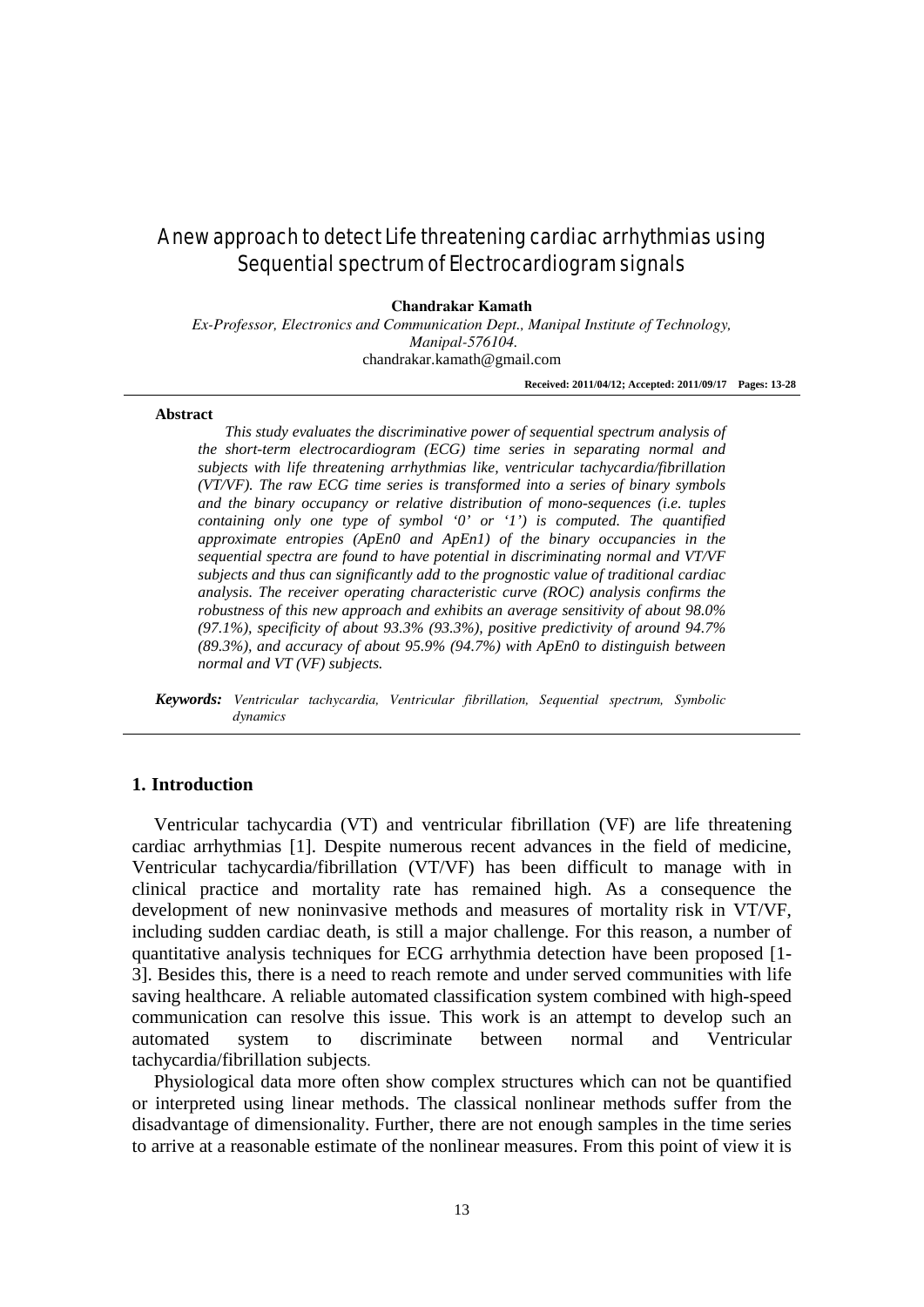advisable to resort to methods which can quantify system dynamics even for short time series, like the symbolic dynamics. The prime advantages of symbolic dynamics are the following: If the fluctuations of the two data series are governed by different dynamics then the evolution of the symbolic sequences is not related. The resulting symbolic sequences histograms give a reconstruction of their respective histories and provide a visual representation of the dynamic patterns. In addition, they may be used as a basis to build statistics to compare the regions that show different dynamical properties and indicate which patterns are predominant. Thus methods of symbolic dynamics are useful approaches for classifying the underlying dynamics of a time series. Parameters of time domain and frequency domain often leave these dynamics out of consideration. Besides computational efficiency, symbolic methods are also robust when noise is present. The process of symbolization can be used to represent any possible variation over time, depending on the number of symbols and the sequence lengths used. This is a very powerful property because it does not make any assumptions about the nature of the signals/patterns (e.g., it works equally well for both linear and nonlinear phenomena).

Symbolic time series analysis has found application for the past few decades in the field of complexity analysis, including astrophysics, geomagnetism, geophysics, classical mechanics, chemistry, medicine and biology, mechanical systems, fluid flow, plasma physics, robotics, communication, and linguistics [4]. To be specific, in medicine, various implementations of symbolic sequences have been used to characterize encephalography (EEG) signals to understand the interaction between brain structures during seizures [5]. Under mechanical systems, symbolic methods were applied to combustion data from internal combustion engines to study the onset of combustion instabilities [6] and in multiphase flow data-symbolization were found to be useful in characterizing and monitoring fluidized-bed measurement signals [7]. Symbolic dynamics, as an approach to investigate complex systems, has found profound use in the analysis of heart rate variability signals [8-12]. However, there is hardly any literature where sequential spectrum is applied for analysis of the first difference of raw ECG signals.

There are many ways symbolic dynamics can be used for analysis of time series and all of them require coding i.e. converting the time series into symbolic series. The differences in symbolic methods are usually in their coding procedure or used complexity indices. In this contribution we employ sequential spectrum [13] as the symbolic method and approximate entropy as a measure of complexity of the sequential spectrum [14-15] to classify ECG signals obtained from standard Holter recordings from PhysioNet database [16] into normal and VT/VF subjects. The rationale behind the application of sequential spectrum and approximate entropy measures is that both are suitable for short-term segments of the ECG signal. Receiver operating characteristic (ROC) plots were used to evaluate the ability of these complexity measures to discriminate normal from VT/VF subjects. Both the approximate entropy measures (ApEn<sub>0</sub>: approximate entropy of the binary occupancies of symbol '0' and  $ApEn<sub>1</sub>$ : approximate entropy of the binary occupancies of symbol '1') yielded excellent results. However, it is found that  $ApEn<sub>0</sub>$  performs better than  $ApEn<sub>1</sub>$  with an average sensitivity of about 98.0% (97.1%), specificity of about 93.3% (93.3%), positive predictivity of around 94.7% (89.3%), and accuracy of about 95.9% (94.7%) to distinguish between normal and VT (VF) subjects.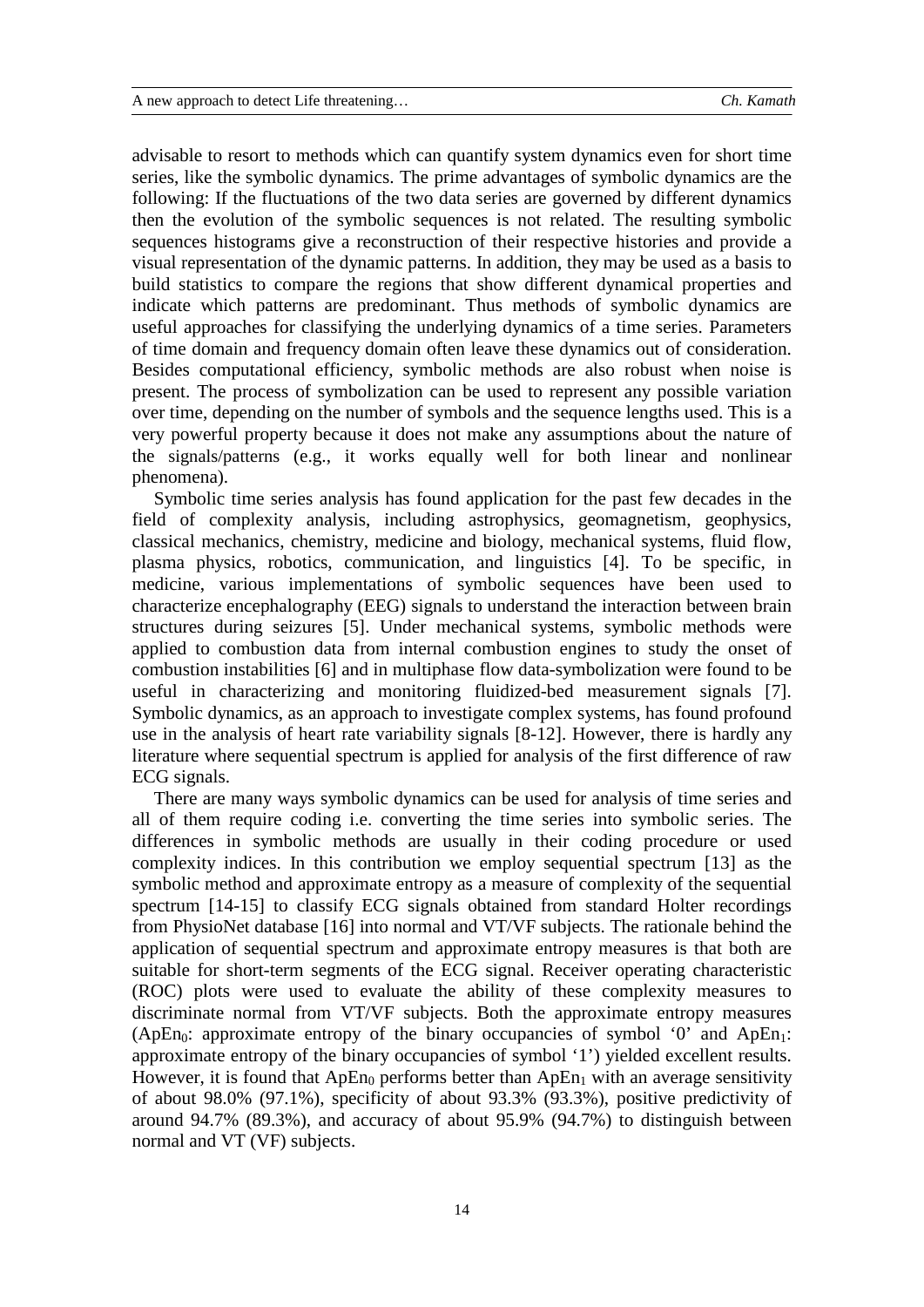#### **2. Methods and materials**

We first explain the ECG data used and then the symbolic dynamics of the time series.

#### *2.1 ECG records*

All the ECG records used are from the benchmark PhysioNet databases [16]. The work involved 18 ECG records from normal sinus rhythm (NSR) database (nsrdb) and ECG records of 35 subjects who experienced episodes of sustained ventricular tachycardia, ventricular flutter and ventricular fibrillation (VT/VF) from Creighton University ventricular tachyarrhythmia database (cudb). The NSR database includes 5 men, aged 26 to 45 years, and 13 women, aged 20 to 50 years. The age and gender of subjects in VT/VF database are not available. For sake of comparison and validation, the NSR database was divided into two groups, first with 9 ECG records (Normal-1) and second, also, with 9 ECG records (Normal-2). Likewise, the VT/VF database was divided into two groups, first with 15 ECG records (VT/VF-1) and second also with 15 ECG records (VT/VF-2). From each record the modified limb lead II was only considered for analysis. The resolution is 200 samples per mV for nsrdb and 400 samples per mV for cudb. The sampling frequency of normal sinus rhythm signal from NSR is 128 Hz and that of VT/VF signal from cudb is 250 Hz. Since the sampling frequency does influence upon the calculated indices it is necessary to have the same sampling frequency for all the records. For this reason ECG signals from NSR database are first re-sampled at 250 Hz. Then each record is divided into segments of equal time duration (14 sec), with 3500 samples/ segment in both normal sinus rhythm and VT/VF database. A total of 1000 segments from normal sinus rhythm and from VT/VF data base, each, are analyzed. All the records are normalized before analysis. Also all the signals from both database are filtered using an 8-point moving average filter to remove high-frequency noise.

## *2.2 Symbolic Dynamics and Sequential spectrum*

The application of symbolic analysis requires coarse grained representation of the signal, which is explained below.

**Static and dynamic transformations**. Symbolic dynamics, as an approach to investigate complex systems, facilitates the analysis of dynamic aspects of the signal of interest. The concept of symbolic dynamics is based on a coarse-graining of the dynamics [5]. That is the range of original observations or the range of some transform of the original observations such as the first difference between the consecutive values, is partitioned into a finite number of regions and each region is associated with a specific symbolic value so that each observation or the difference between successive values is uniquely mapped to a particular symbol depending on the region into which it falls. The former mapping is called static transformation and the latter dynamic transformation. As a simple example of static transformation a binary partition will lead to two symbols, '0' and '1'. If an observation  $x_i$  is below a specific threshold,  $x_{th}$ , then we associate it with a '0' and otherwise we symbolize it with a '1', as shown in the eqn. below.

$$
S_i = \begin{cases} 0 & \text{if } x_i < x_{th} \\ 1 & \text{if } x_i \geq x_{th} \end{cases} \tag{1}
$$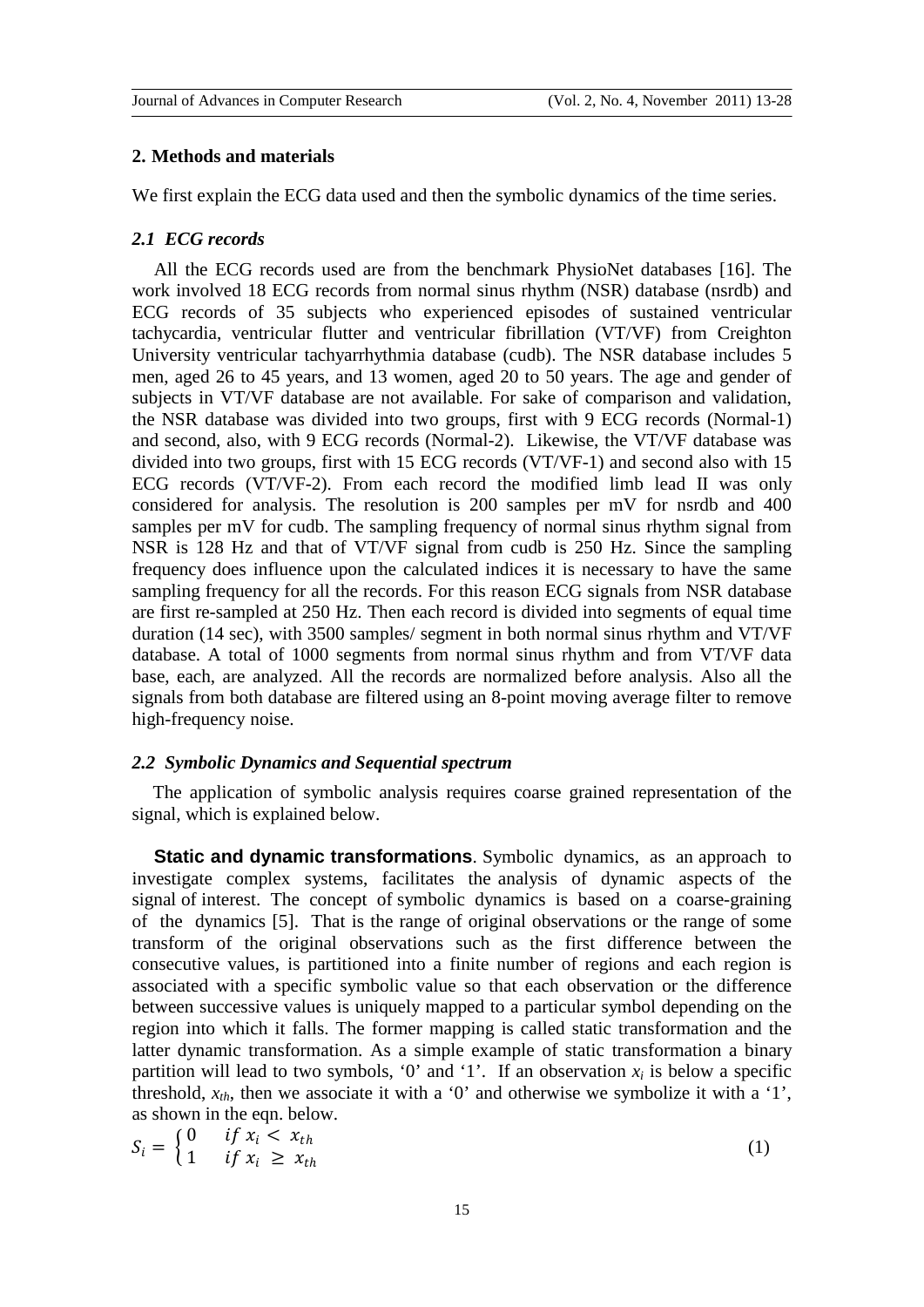The threshold  $x_{th}$  is usually the mean or the median of the time series. Details of the dynamic transformation are given in the beginning of Sec. 2.2.2 below.

Thus the original observations are transformed into a series of same length but the elements are only a few different symbols (letters from the same alphabet), the transformation being termed symbolization. A general rule of thumb is the partitions must be such that the individual occurrence of each symbol is equiprobable with all other symbols or the measurement range covered by each region is equal. This is done to bring out ready differences between random and nonrandom symbol sequences. The transformations into symbols have to be chosen context dependent. For this reason, we use complexity measures on the basis of such context-dependent transformations, which have a close connection to physiological phenomena and are relatively easy to interpret. This way the study of dynamics simplifies to the description of symbol sequences. Some detailed information is lost in the process but the coarse and robust properties of the dynamic behavior is preserved and can be analyzed [5].

**Mono-sequences, Binary Occupancy and Sequential spectrum of ECG signals.**  In this study, we use dynamic transformation approach for the symbolic dynamics [6]. Such a differenced symbolization scheme is relatively insensitive to extreme noise spikes in the data. In this approach arithmetic differences between adjacent data points of the ECG signal define the symbolic values. We symbolize the positive difference as a '*1*' and the negative difference as a '*0*' as shown in the eqn. below.

$$
S_i = \begin{cases} 1 & \text{if } x_i - x_{i-1} \ge 0 \\ 0 & \text{if } x_i - x_{i-1} < 0 \end{cases} \tag{2}
$$

After symbolization the next step is to partition the symbol sequence into windows of width *W* symbols each. It is sliding window technique and if the shift is smaller than *W*, then the consecutive windows overlap. The next step is the construction of temporal patterns in each window, by the identification of short ordered sequences of only one type of symbol (*0* or *1*), termed tuples or mono-sequences, from the symbol series by gathering groups of symbols in the temporal order. The mono-sequence *Nx0* (or *Nx1*)*,* is a homogeneous sub-sequence containing  $N$  ( $N=1, 2, ..., W$ ), only one type of symbol *S*=*0* (or *1)*. The lengths of the mono-sequences correspond to their respective frequencies. Next the tuples [*NxS*], i.e. mono-sequences of length *N* are counted in the *j*th window. Thus we evaluate the cardinality, *Lj* [*NxS*], for all possible values of *N*, and arrive at the distribution of cardinalities in the *j*-th window. From the cardinalities we compute the respective binary occupancies, *Oj* [*NxS*], for the mono-sequences [*NxS*] in the window  $j$  as given by the eqn. (3) below.

$$
O_j[NxS] = L_j[NxS].\frac{N}{W} \qquad (N = 1, 2, ..., W)
$$
\n(3)

Each plot of binary occupancies,  $O_i$  [*NxS*] with (*S*=*0* or *S*=*1*), Vs the length of the mono-sequences, *N,* constitutes Sequential-spectrum for the window *j*. Thus, the binary occupancies characterize the distribution of monotonic intervals of length *N*, in the analyzed time series: decreasing intervals for *S=0* and increasing intervals for *S=1.* Though this distribution is referred to as spectrum, this is neither a transformation to frequency domain nor the inverse transform does exist. The shape, distribution and width of the sequential spectrum contain information about the analyzed time series.

**Approximate Entropy (ApEn).** Approximate entropy (ApEn) is a measure of irregularity in the data without any *a priori* knowledge of the system generating them [14]. ApEn is scale invariant and model independent, evaluates both dominant and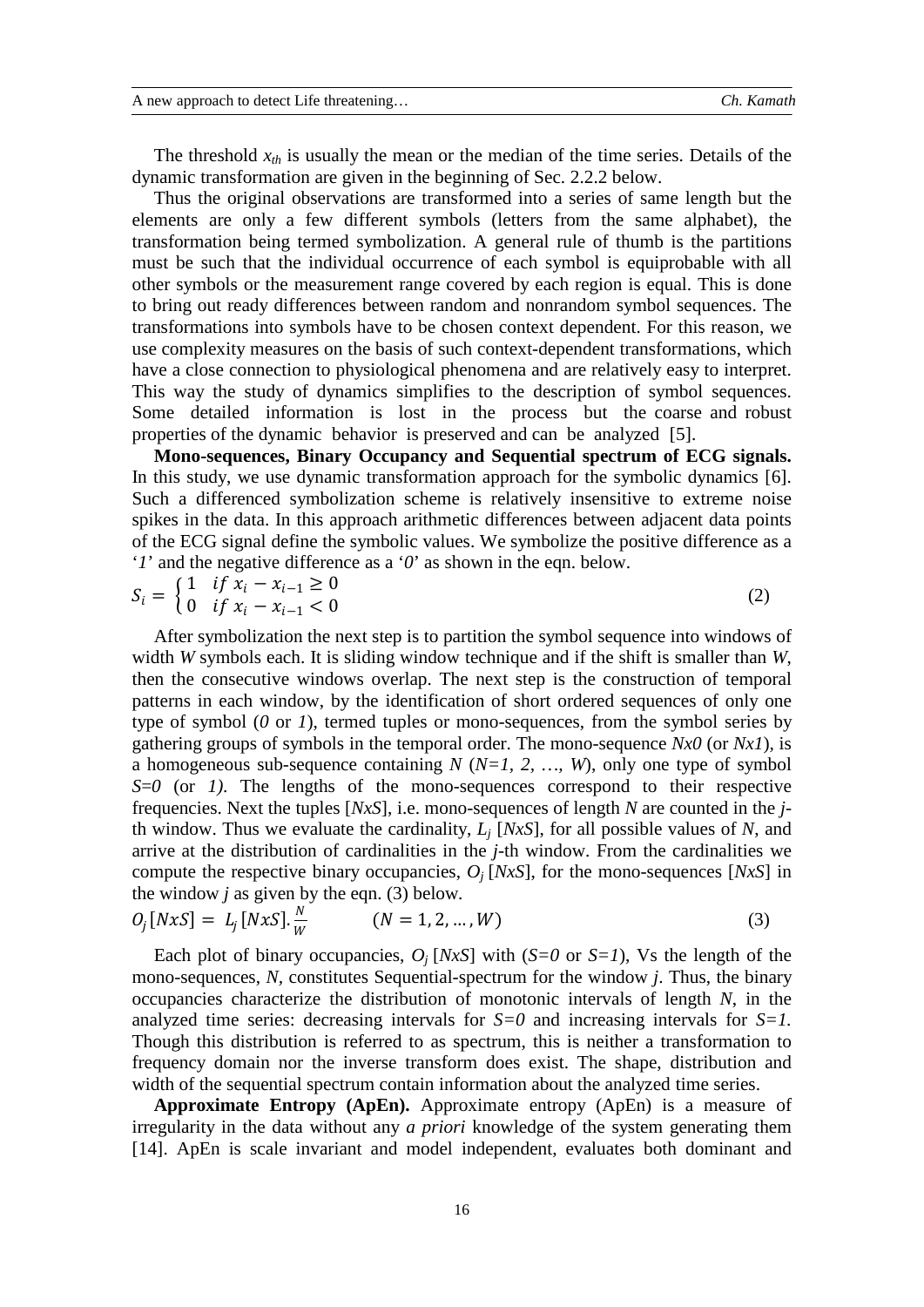subordinant patterns in the data, and discriminates series for which clear feature recognition is difficult. It is immune to low level noise and robust to meaningful information with a reasonable number of data points. Large values of ApEn indicate more complexity or irregularity in the data and vice versa. In the following a short description of the formal implementation of the ApEn is given, for further details see [15]. Given a time series with M data points,  $x(1)$ ,  $x(2)$ ,...,  $x(M)$ . To compute ApEn mdimensional vector sequences,  $p_m(i)$ , are constructed from data series like  $[p_m(1), p_m(2)]$ , …,  $p_m(M-m+1)$ ], where 1≤ i ≤ M-m+1. If the distance between two vectors  $p_m(i)$  and  $p_m(j)$  is defined as  $|p_m(i) - p_m(j)|$ , then

 $C_i^m(d)$  = [Number of vectors such that  $|p_m(i) - p_m(j)| < d$ ]/(M-m+1), where m specifies the pattern length and d defines the criterion of similarity.  $C_i^{m}(d)$  is considered as the mean of the fraction of patterns of length m that resemble the pattern of the same length that begins at index i. ApEn is computed using the eqn. (4) below. Let  $\Phi^m(d) = \sum_{i=1}^{M-m+1} \ln[\mathfrak{C}_i^m(d)]/(M-m+1)$ and  $\Phi^{m+1}(d) = \sum_{i=1}^{M-m} \ln(C_i^{m+1}(d)/(M-m))$ then  $ApEn(m, d, M) = \Phi^{m}(d) - \Phi^{m+1}(d)$  for  $m \ge 1$ 

where  $ApEn(0, d, M) = -\Phi^1(d)$  (4)

Pincus and Goldberger [15] have shown that with m=2, d=  $10-100$  +  $1000$  +  $1000$  +  $1000$  +  $1000$  +  $1000$  +  $1000$  +  $1000$  +  $1000$  +  $1000$  +  $1000$  +  $1000$  +  $1000$  +  $1000$  +  $1000$  +  $1000$  +  $1000$  +  $1000$  + deviation of the M data points/ samples (100-900 data points) will lead to statistically reliable and reproducible results. In this study, we use  $m=2$ ,  $d=0.0025$  and  $M=3500$ . This is the key to a measure of irregularity: small values of ApEn indicate regularity and large values imply substantial fluctuations or irregularity in the time series.

**Approximate Entropy of Binary Occupancies and** *t***-tests.** We define the approximate entropies,  $ApEn<sub>0</sub>$  and  $ApEn<sub>1</sub>$ , of the binary occupancies,  $O[Nx0]$  and  $O[Nx1]$ , respectively, in the sequential spectra. ApEn<sub>0</sub> and ApEn<sub>1</sub> are computed for each of the sequential-spectrum for the window or ECG segment in the normal and VT/VF groups. In this work we use approximate entropies,  $ApEn<sub>0</sub>$  and  $ApEn<sub>1</sub>$ , and show that each one is capable of distinguishing between normal and VT/VF subjects. To assess the use of these parameters individual and pair-wise significance tests (Student's *t*-tests) are performed. To compare the regularity of the fluctuation functions between the normal and VT/VF groups we also compute the mean and standard deviation of the difference between the corresponding approximate entropies,  $ApEn<sub>0</sub>$  and  $ApEn<sub>1</sub>$ , of the two groups. Parameters are regarded as statistically significant if  $p < 0.05$ .

**Receiver Operating Characteristic (ROC) Analysis and C-statistic.** As mentioned above, individual and pair-wise significance tests (Student's *t*-tests) are used to evaluate the statistical differences between the approximate entropy values,  $ApEn<sub>0</sub>$  and  $ApEn<sub>1</sub>$ , of the binary occupancies, *O*[*Nx0*] and *O*[*Nx1*] respectively, for normal and VT/VF groups. If significant differences between groups are found, then the ability of the nonlinear analysis method to discriminate normal from VT/VF subjects is evaluated using receiver operating characteristic (ROC) plots in terms of C-statistics. ROC curves are obtained by plotting sensitivity values (which represent the proportion of the patients with diagnosis of VT/VF who test positive) along the y axis against the corresponding (1-specificity) values (which represent the proportion of the correctly identified normal subjects) for all the available cutoff points along the x axis. Accuracy is a related parameter that quantifies the total number of subjects (both normal and VT/VF) precisely classified. The area under ROC curve (AUC), also called C-statistic, measures this discrimination, that is, the ability of the test to correctly classify those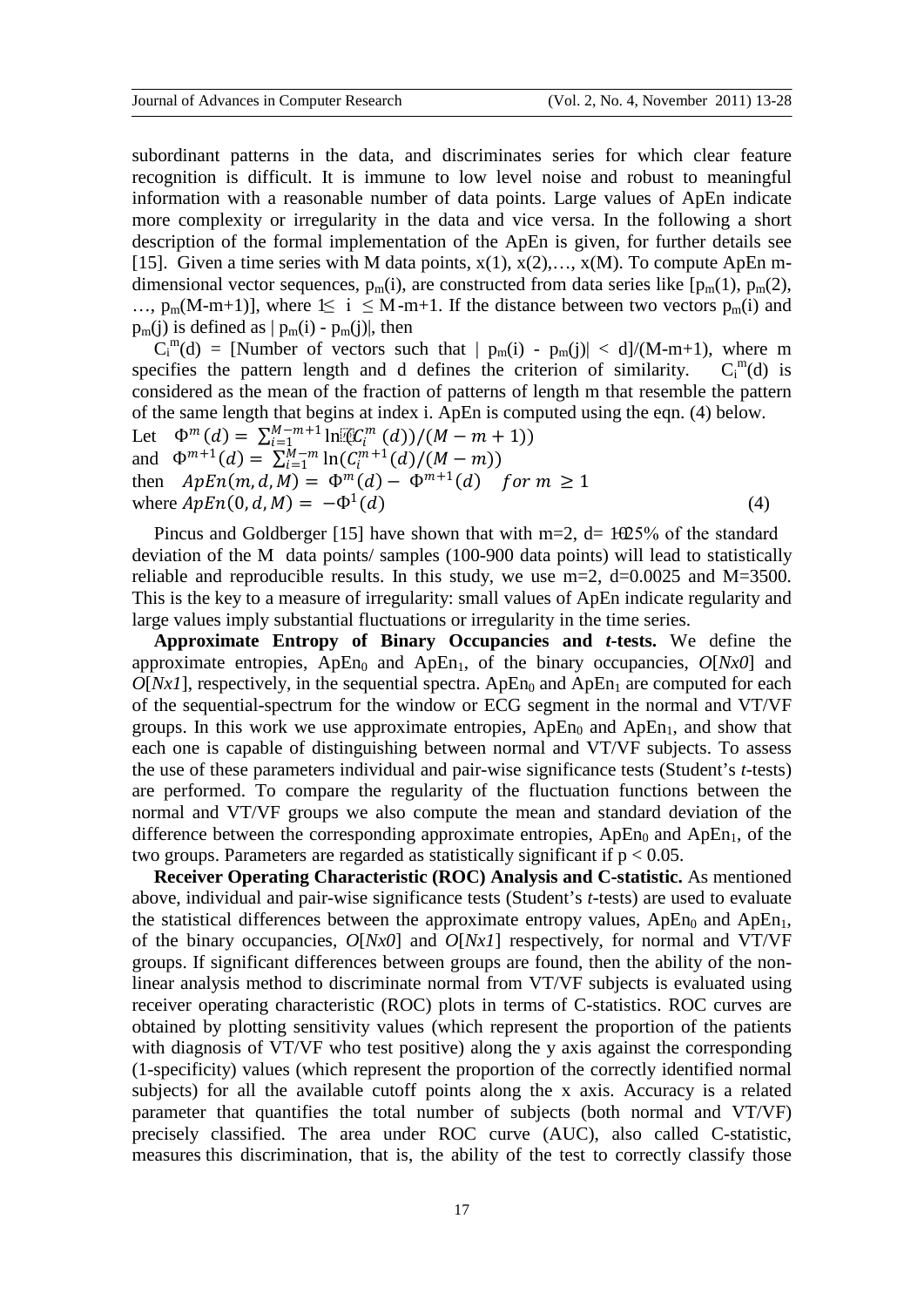with and without the disease and is regarded as an index of diagnostic accuracy. The optimum threshold is the cut-off point in which the highest accuracy (minimal false negative and false positive results) is obtained. This can be determined from the ROC curve as the closet value to the left top point (corresponding to 100% sensitivity and 100% specificity). A C-statistic value of 0.5 indicates that the test results are better than those obtained by chance, where as a value of 1.0 indicates a perfectly sensitive and specific test.

## **3. Results and Discussion**

To test for statistical significance of sequential spectrum approach, first we analyze the ECG data from normal and VT/VF subjects of Group-I and show that approximate entropy of the binary occupancies,  $ApEn<sub>0</sub>$ , alone is sufficient to distinguish between normal and VT/VF subjects. Next, we validate our approach conducting another case study on normal and VT/VF subjects from Group-II. Ap $En<sub>0</sub>$  is analyzed from segments of 3500 samples and averaged to obtain mean values for the entire recording period.

The sampling frequency of NSR database is 128 Hz and that of VT/VF database is 250 Hz. Since the sampling frequency does influence upon the calculated indices it is necessary to have the same sampling frequency for all the records. For this reason ECG signals from NSR database are first re-sampled at 250 Hz. For sake of comparison and validation, as mentioned earlier, the normal sinus rhythm database (NSR) was divided into two groups, first with 9 ECG records (Normal-1) and second with 9 ECG records (Normal-2). Likewise, the VT/VF database was divided into two

groups, first with 10 ECG records (VT/VF-1) and second also with 10 ECG records (VT/VF-2). Then each record is divided into segments of equal time duration (14 sec), with 3500 samples/ segment in both normal sinus rhythm and VT/VF database. A total of 1000 segments from normal sinus rhythm and from VT/VF data base, each, are analyzed. Sequential spectrum analysis is applied to these segments from both the groups to decide whether a particular segment belongs to normal, or VT/VF group. Dynamic transformation as given in Eq. (1) is first applied on each segment to arrive at a symbol string with a range of two possible symbols {0, 1} (binary symbolization) and binary occupancies,  $O_i$  [*NxS*] with (*S*=*0* or *S*=*1*) are computed. This is repeated for all the segments (all values of *j*) and a plot of average binary occupancies Vs the length of the mono-sequences is made.

Fig.1(a) shows a comparison of averaged sequential spectra of the binary occupancies, *O*[*Nx0*] for normal and VT subjects from group-I and Fig.1(b) shows a comparison of sequence spectra of the binary occupancies, *O*[*Nx1*] for the same normal and VT subjects from group-I. It is found from Figs. 1(a) and 1(b) that the sequential spectra corresponding to *O*[*Nx0*] and *O*[*Nx1*] for VT subjects show a broader width compared to those of normal subjects. All binary occupancies for the range n= 1 to 9 contribute significantly in the normal case than those for VT. However, all other binary occupancies contribute significantly in the VT case than those for normal.

Fig.2(a) shows a comparison of averaged sequential spectra of the binary occupancies, *O*[*Nx0*] for normal and VF subjects from group-I and Fig.2(b) shows a comparison of sequence spectra of the binary occupancies, *O*[*Nx1*] for the same normal and VF subjects from group-I. It is found from Figs. 2(a) and 2(b) that the sequential spectra corresponding to *O*[*Nx0*] and *O*[*Nx1*] for VF subjects show a broader width compared to those of normal subjects. All binary occupancies for the range n= 1 to 11 contribute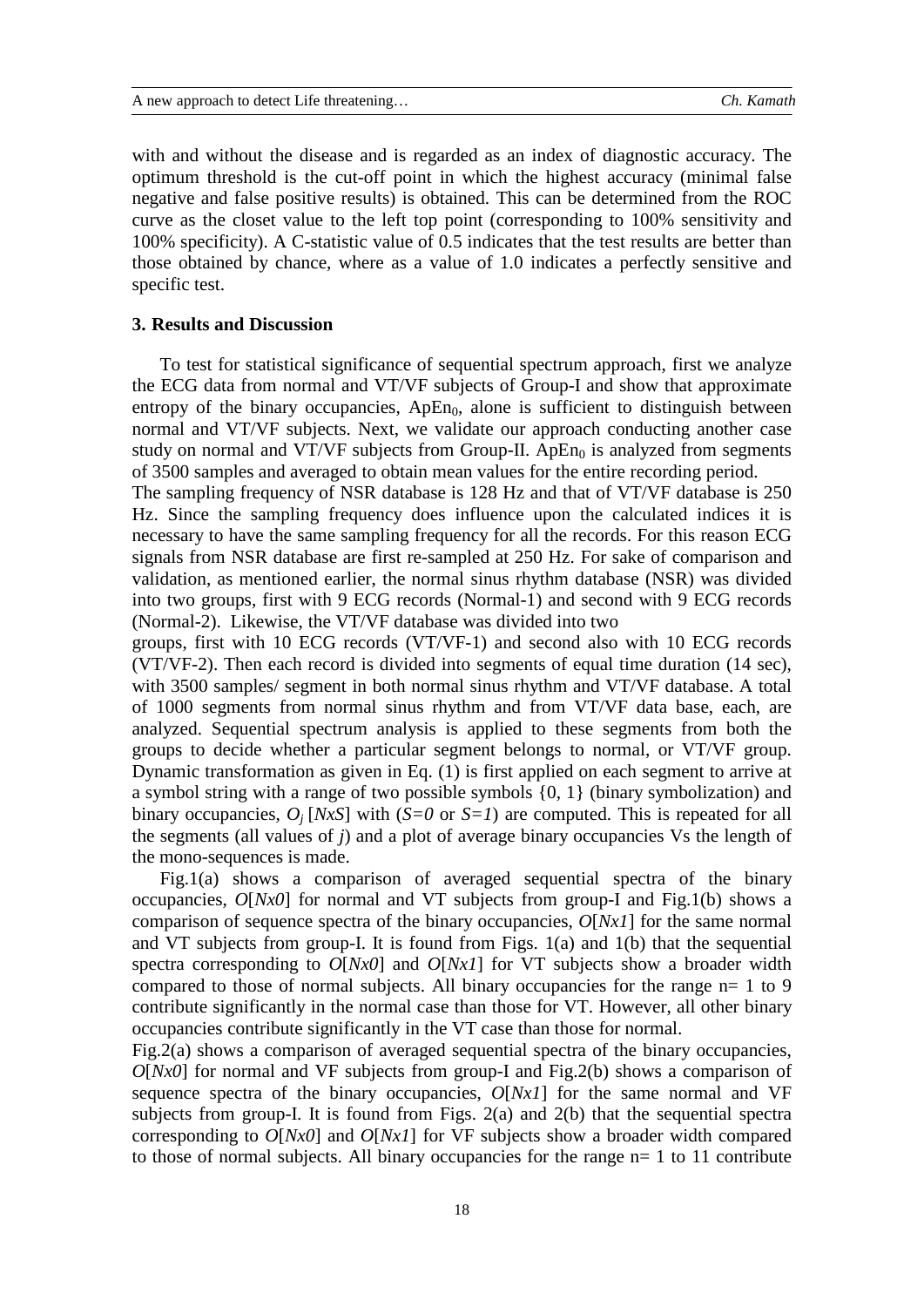significantly in the normal case than those for VF. However, all other binary occupancies contribute significantly in the VF case than those for normal.

The distribution of approximate entropies  $ApEn<sub>0</sub>$  and  $ApEn<sub>1</sub>$  for the normal, VT and VF groups (Group-I) are shown using Box-whiskers plots in Figs. 3(a) and 3(b), respectively. In Fig. 3(a) for  $ApEn<sub>0</sub>$ , the boxes (inter-quartile range) of normal and VT/VF subjects are non-overlapping. In Fig.  $3(b)$  for ApEn<sub>1</sub>, the boxes (inter-quartile range) of normal and VT/VF subjects are non-overlapping. These plots show that either ApEn<sub>0</sub> or ApEn<sub>1</sub> is sufficient to distinguish between normal and VT/VF subjects. The results of statistical analysis of non-paired Student's *t*-test for normal, VT and VF groups of Group-I are depicted in Table 1. All values are expressed as mean  $\pm$  Standard Deviation (median) [95% Confidence Interval]. For normal subjects, we find the following approximate entropies (mean  $\pm$  S.D.): ApEn<sub>0</sub> = 0.0580 $\pm$  0.0515 and ApEn<sub>1</sub> =  $0.0921 \pm 0.0787$  respectively. For VT subjects we find the following approximate entropies (mean  $\pm$  S.D.): ApEn<sub>0</sub> = 0.1903 $\pm$  0.1265 and ApEn<sub>1</sub> = 0.2006 $\pm$  0.1211, both different from normal. For VF subjects we find the following approximate entropies (mean  $\pm$  S.D.): ApEn<sub>0</sub> = 0.1819 $\pm$ 0.1301 and ApEn<sub>1</sub> = 0.1859 $\pm$ 0.1290, both different from normal. These distributions show that either  $ApEn<sub>0</sub>$  or  $ApEn<sub>1</sub>$  alone is sufficient to distinguish between normal and VT/VF subjects. It can be observed that all the three classes show a larger value of ApEn<sub>1</sub> as compared to that of ApEn<sub>0</sub>. This implies a reduced regularity in binary occupancies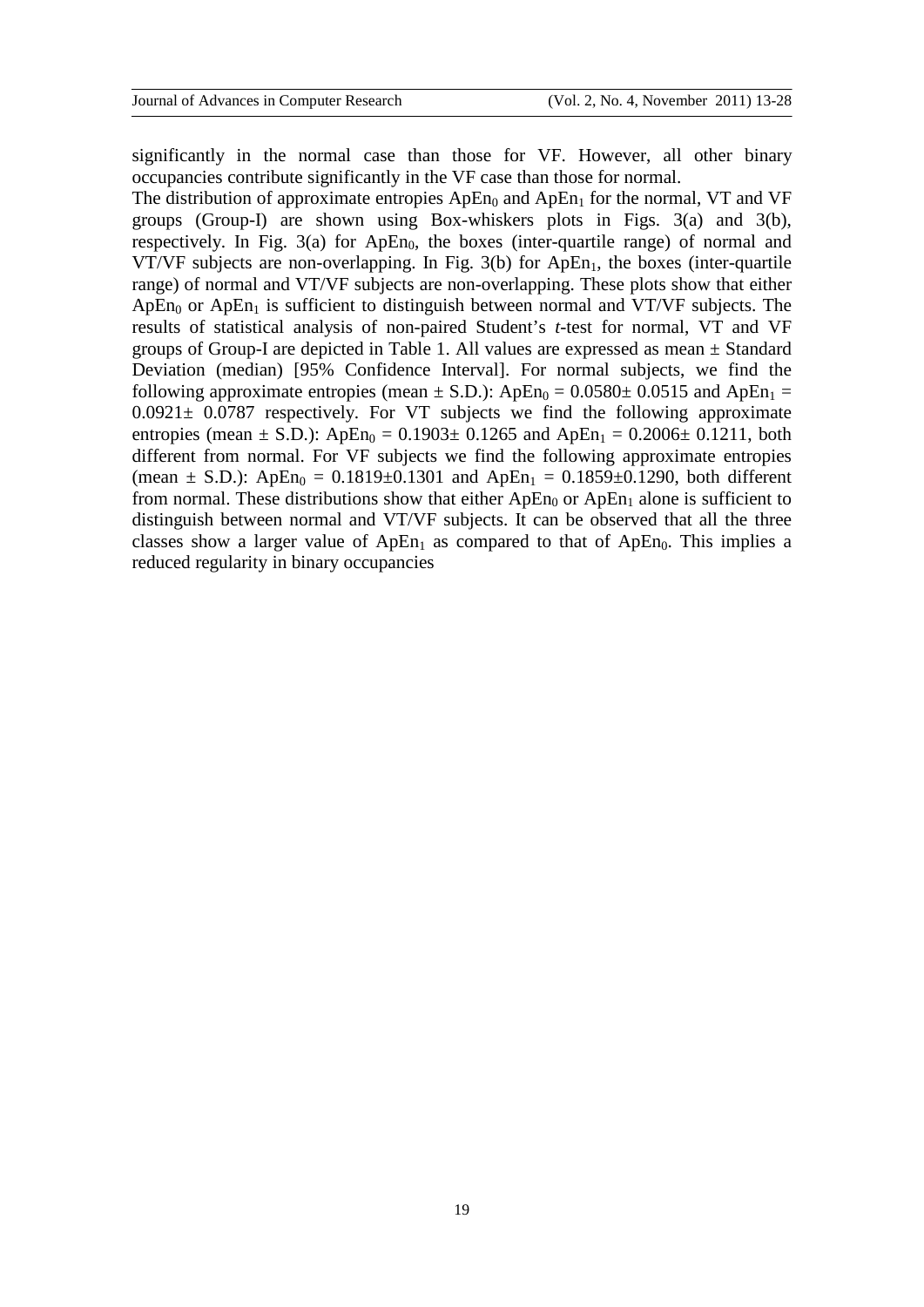

*Figure 1. Comparison of sequential spectra of normal and VT subjects from Group-I. (a) for binary occupancies O[Nx0] (b) for binary occupancies O[Nx1].*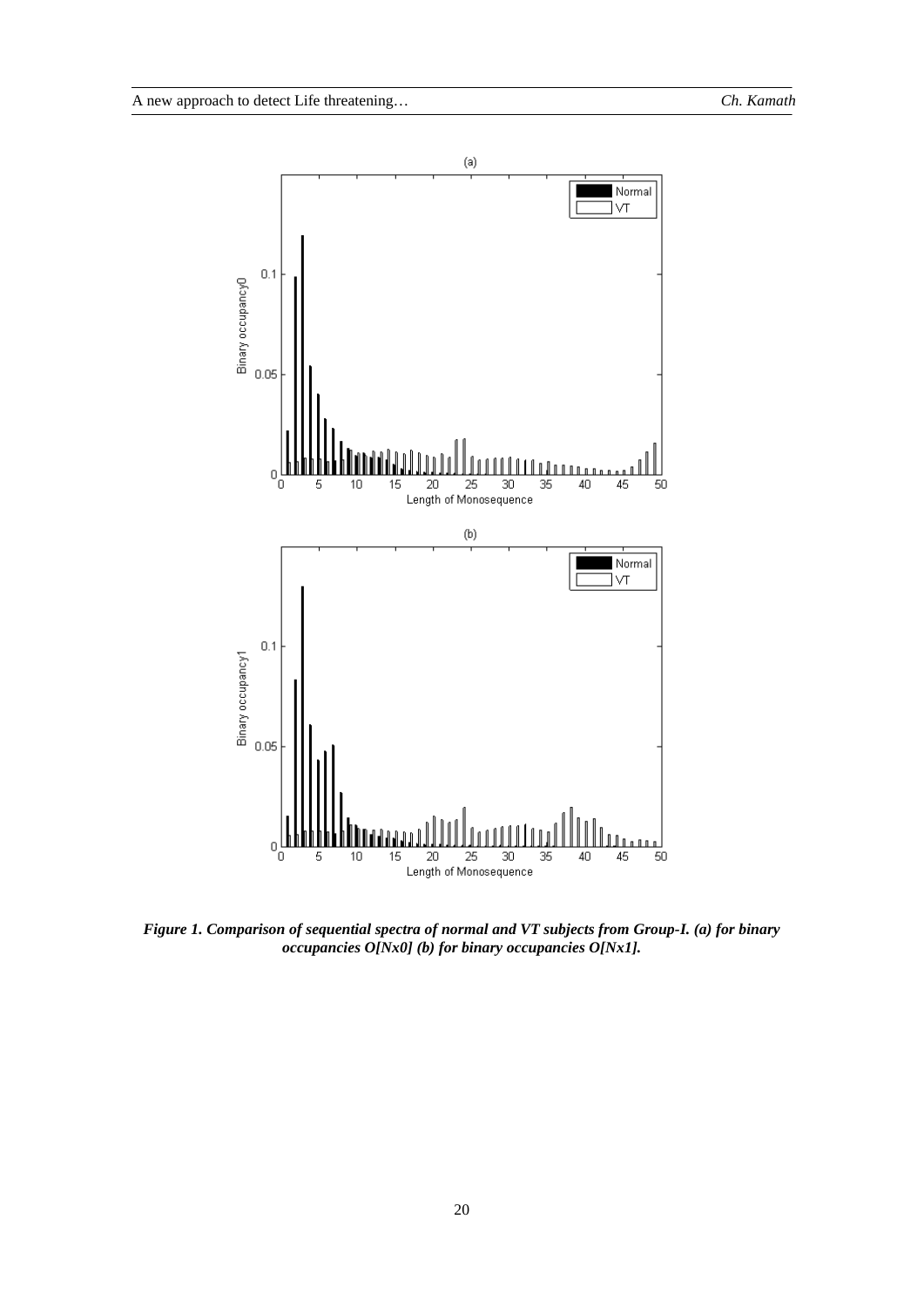

*Figure 2. Comparison of sequential spectra of normal and VF subjects from Group-I. (a) for binary occupancies O[Nx0] (b) for binary occupancies O[Nx1].*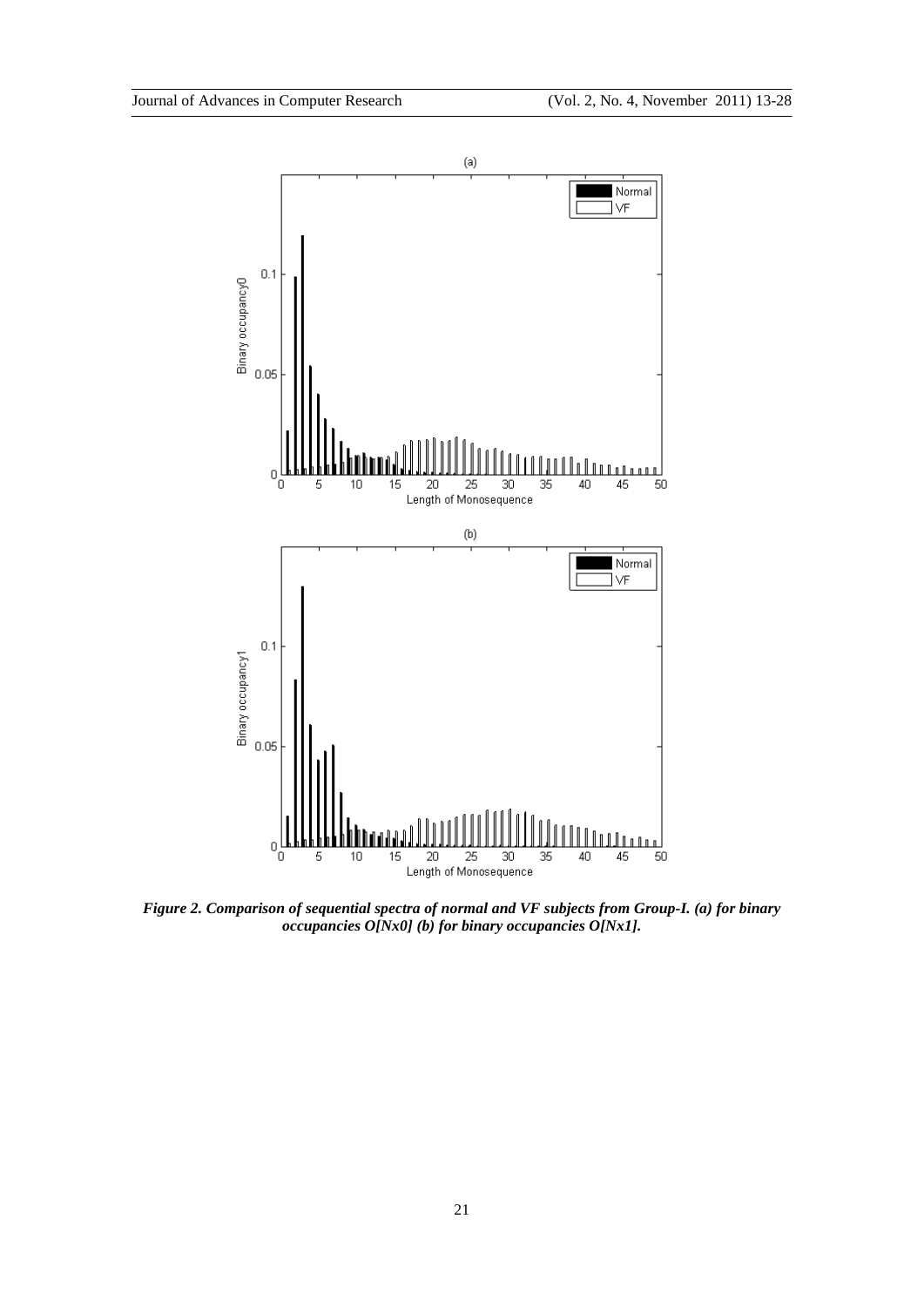

*Figure 3. The distribution of approximate entropies (a) ApEn0 and (b) ApEn1 using Box-whiskers plots (without outliers) for normal, VT and VF subjects from Group-I.*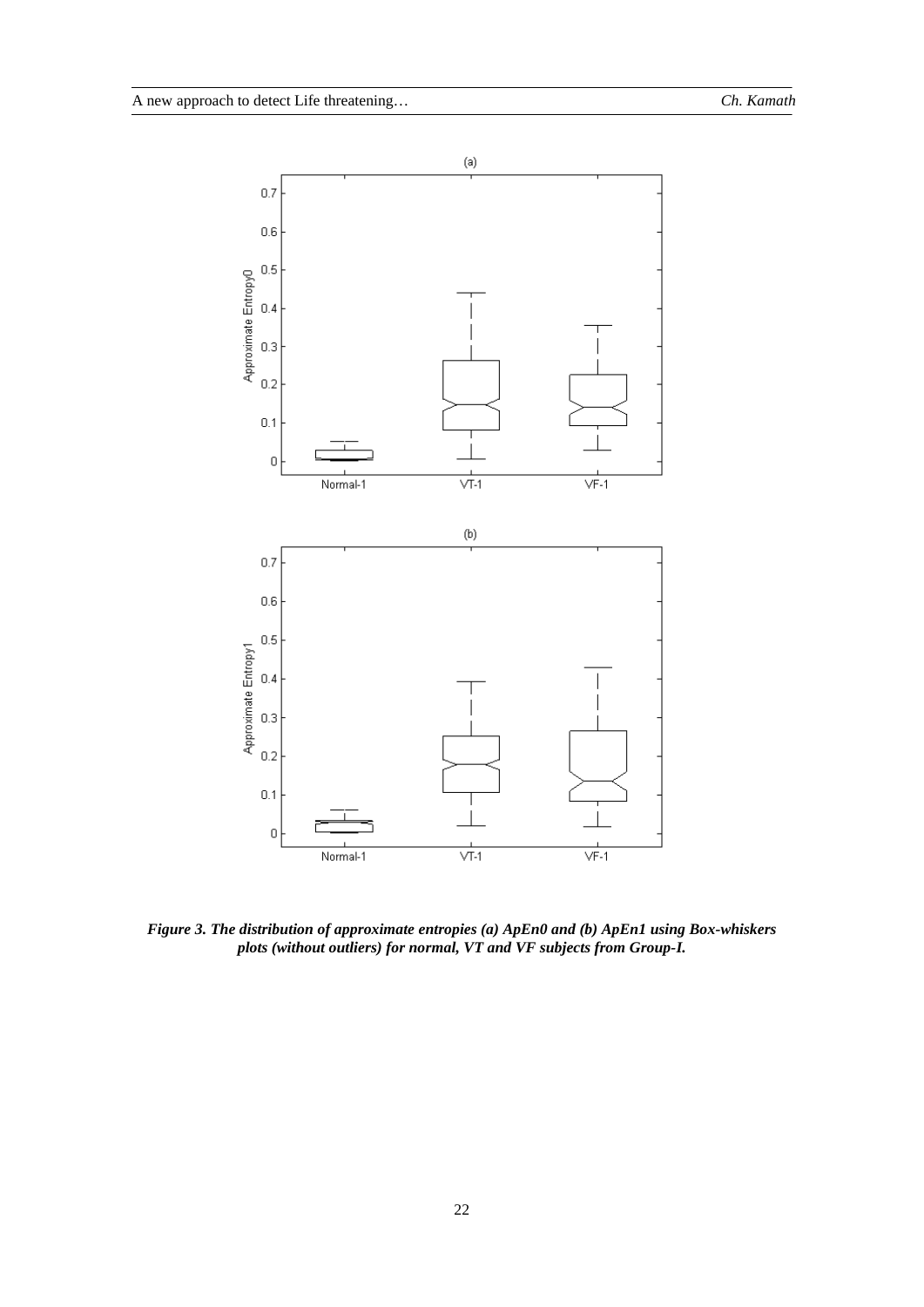

*Figure 4. ROC curve for ApEn0 (solid line) and ApEn1 (dotted line) (a) between normal and VT and (b) between normal and VF. The diagonal line (dash-dot line) from 0,0 to 1,1 represents ROC curve that can not discriminate between normal and VT/VF from Group-I.*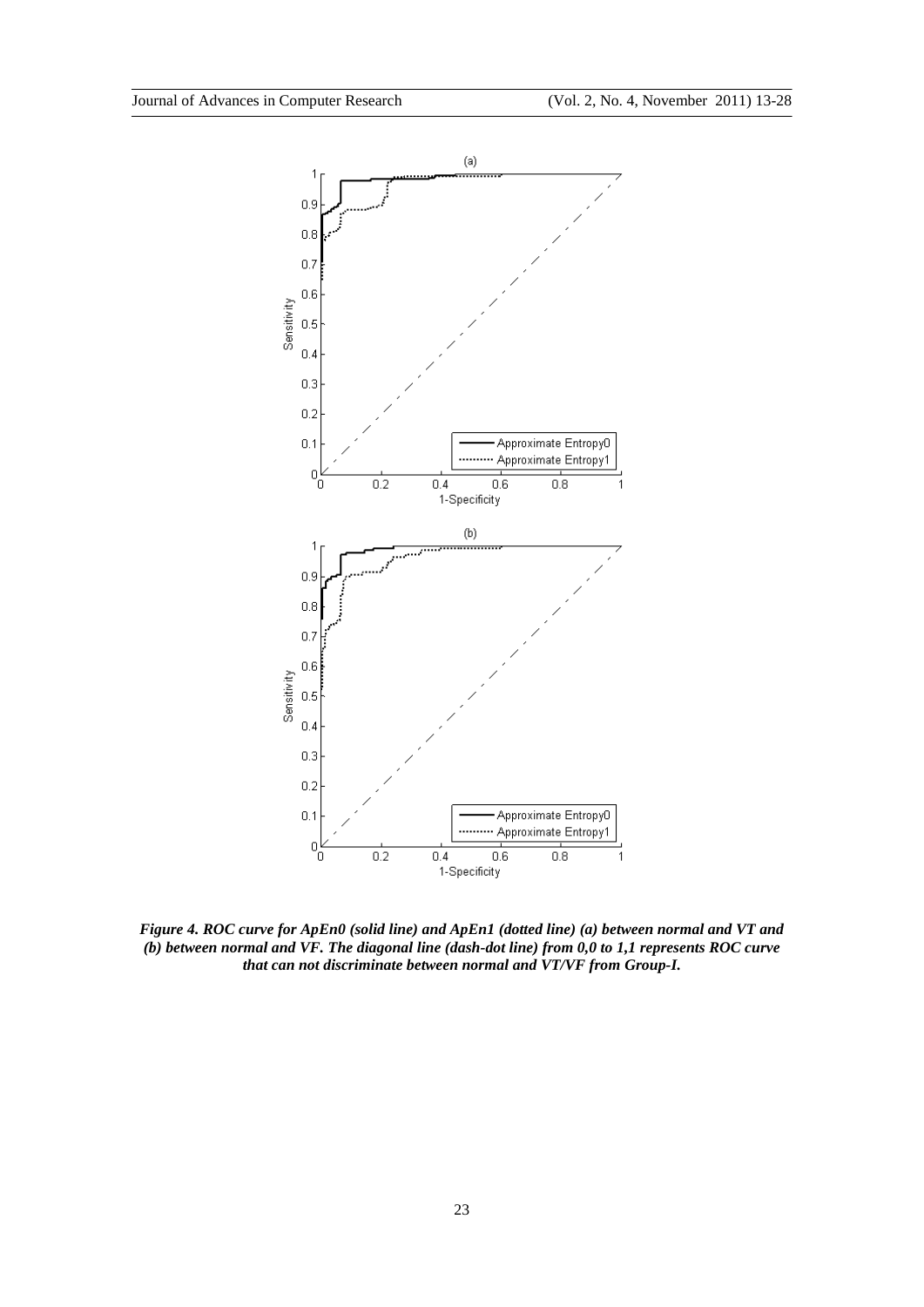

*Figure 5. ROC curve for ApEn0 (solid line) and ApEn1 (dotted line) (a) between normal and VT and (b) between normal and VF. The diagonal line (dash-dot line) from 0,0 to 1,1 represents ROC curve that can not discriminate between normal and VT/VF from Group-II.*

 $O[Nx1]$  compared to  $O[Nx0]$ . It is also found that ApEn<sub>0</sub> and ApEn<sub>1</sub> for VT/VF group are always larger than the respective values of the normal group, the former being significantly larger. This implies an decrease in the regularity of binary occupancies *O*[*Nx0*] and *O*[*Nx1*] in the VT/VF group compared to normal group. Of course, experimental studies are necessary to confirm the mechanisms behind the decrease in the regularity of binary occupancies of VT/VF subjects.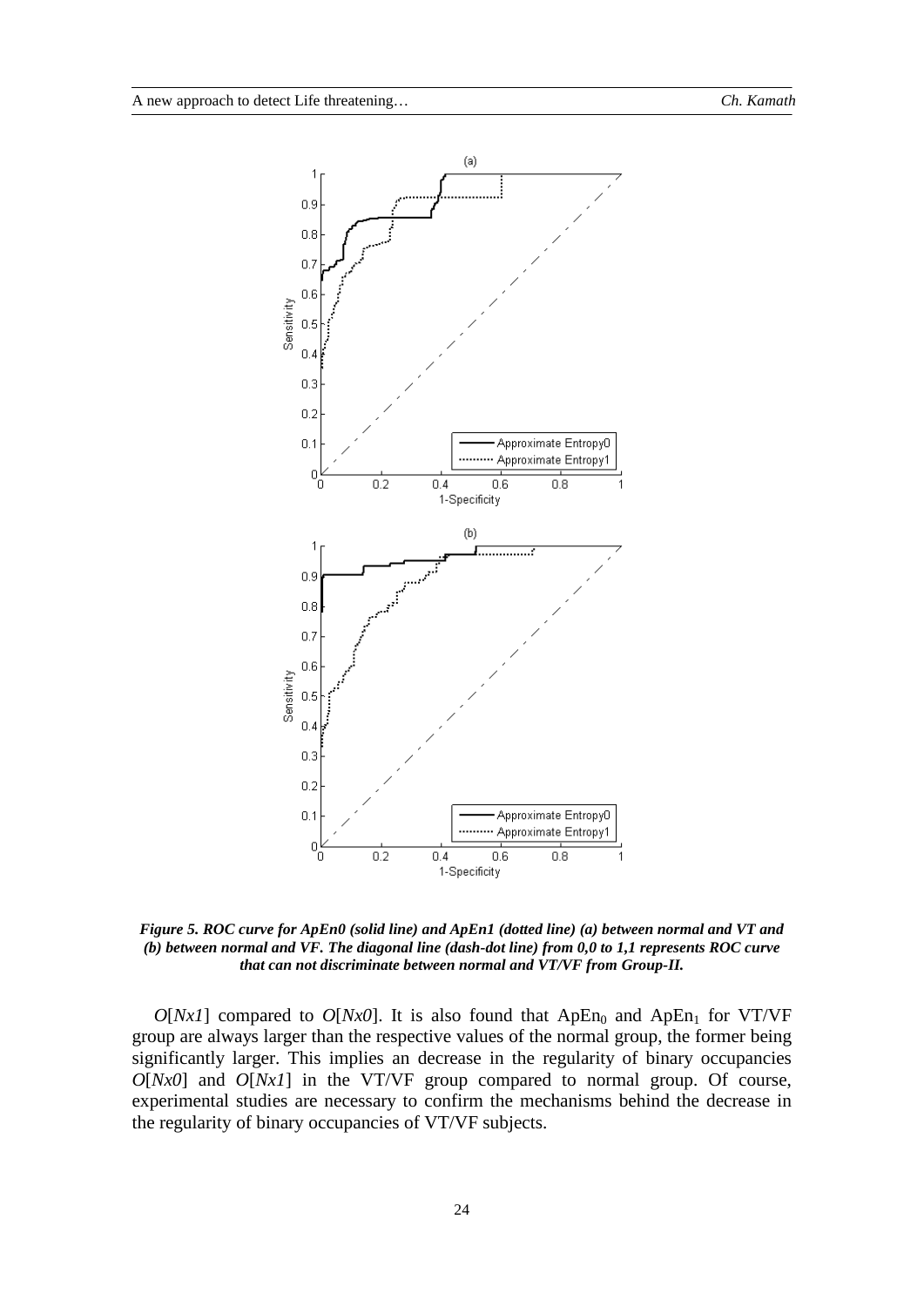| <b>Subject</b> | ApEn <sub>0</sub>       | ApEn <sub>1</sub>            |
|----------------|-------------------------|------------------------------|
| Normal         | $0.0160 \pm 0.0165$     | $0.0277 \pm 0.0250$          |
|                | (0.005375)              | (0.02617)                    |
|                | $[0.0140 \quad 0.0181]$ | $[0.0245 \quad 0.0309]$      |
| VT             | $0.1856 \pm 0.1261$     | $0.1927 \pm 0.1209$ (0.1790) |
|                | (0.1485)                | $[0.1788 \ 0.2066]$          |
|                | $[0.1711 \ 0.2001]$     |                              |
| VF             | $0.1789 + 0.1303$       | $0.1811 \pm 0.1307$          |
|                | (0.1416)                | (0.1363)                     |
|                | $[0.1569 \quad 0.2009]$ | $[0.1590 \quad 0.2031]$      |

*Table 1. Descriptive results of sequence spectrum analysis for Group-I. All values are expressed as mean ± SD (median) [95% CI]. (non-paired Student's t-test; p < 0.0001)*

We also perform the Student's *t*-test for paired data. The results are tabulated in Tables 2 and 3. Parameters are regarded as statistically significant if  $p < 0.05$ . The values of test statistic and  $p$ -value reveal that both the approximate entropies  $ApEn<sub>0</sub>$  and ApEn<sub>1</sub> for both the groups are statistically significant. Next, the ability of the ApEn<sub>0</sub> and  $ApEn<sub>1</sub>$  to discriminate normal from VT/VF subjects (Group-I) is evaluated using receiver operating characteristic (ROC) plots, which are shown in Fig. 4(a) for normal and VT and in Fig. 4(b) for normal and VF respectively, with  $ApEn<sub>0</sub>$  (shown

*Table 2. p-values and tstat (test statistic ) values of paired t-test for ApEn0 and ApEn1 of normal and VT subjects from Group-I.*

| <b>Parameter</b> | ApEn0-VT           | ApEn1-VT           |
|------------------|--------------------|--------------------|
| ApEn0-normal     | $p = 0$ ;          |                    |
|                  | tstat = $-20.6824$ |                    |
| ApEn1-normal     |                    | $p = 0$ ;          |
|                  |                    | tstat = $-20.7837$ |
|                  |                    |                    |

*Table 3. p-values and tstat (test statistic ) values of paired t-test for ApEn0 and ApEn1 of normal and VF subjects from Group-I.*

| <b>Parameter</b> | ApEn0-VF                        | ApEn1-VF                        |
|------------------|---------------------------------|---------------------------------|
| ApEn0-normal     | $p = 0$ ;<br>tstat = $-19.1237$ |                                 |
| ApEn1-normal     |                                 | $p = 0$ ;<br>tstat = $-17.6403$ |

by solid line) and  $ApEn<sub>1</sub>$  (shown by dotted line). It is found, from both the figures that, ApEn<sub>0</sub> performs better than ApEn<sub>1</sub>. For the case of ApEn<sub>0</sub>, in Fig. 4(a), it is found that the area under the curve (AUC) is 0.98566 with sensitivity = 98.0%, specificity = 93.3%, positive predictivity = 94.7%, and accuracy = 95.9%. For the case of ApEn<sub>1</sub>, in Fig. 4(a), it is found that the area under the curve (AUC) is 0.96587 with sensitivity  $=$ 88.1%, specificity = 92.1%, positive predictivity = 86.3%, and accuracy = 89.9%. For the case of  $ApEn<sub>0</sub>$ , in Fig. 4(b), it is found that the area under the curve (AUC) is found to be 0.98936 with sensitivity = 97.1%, specificity = 93.3%, positive predictivity = 89.3%, and accuracy = 94.7%. For the case of ApEn<sub>1</sub>, in Fig. 4(b), it is found that the area under the curve (AUC) is 0.96016 with sensitivity = 89.8%, specificity =  $91.7\%$ , positive predictivity =  $86.0\%$ , and accuracy =  $91.0\%$ . The above results substantiate our finding that ApEn<sub>0</sub> outperforms ApEn<sub>1</sub> and that ApEn<sub>0</sub> alone is sufficient to distinguish between normal and VT/VF subjects.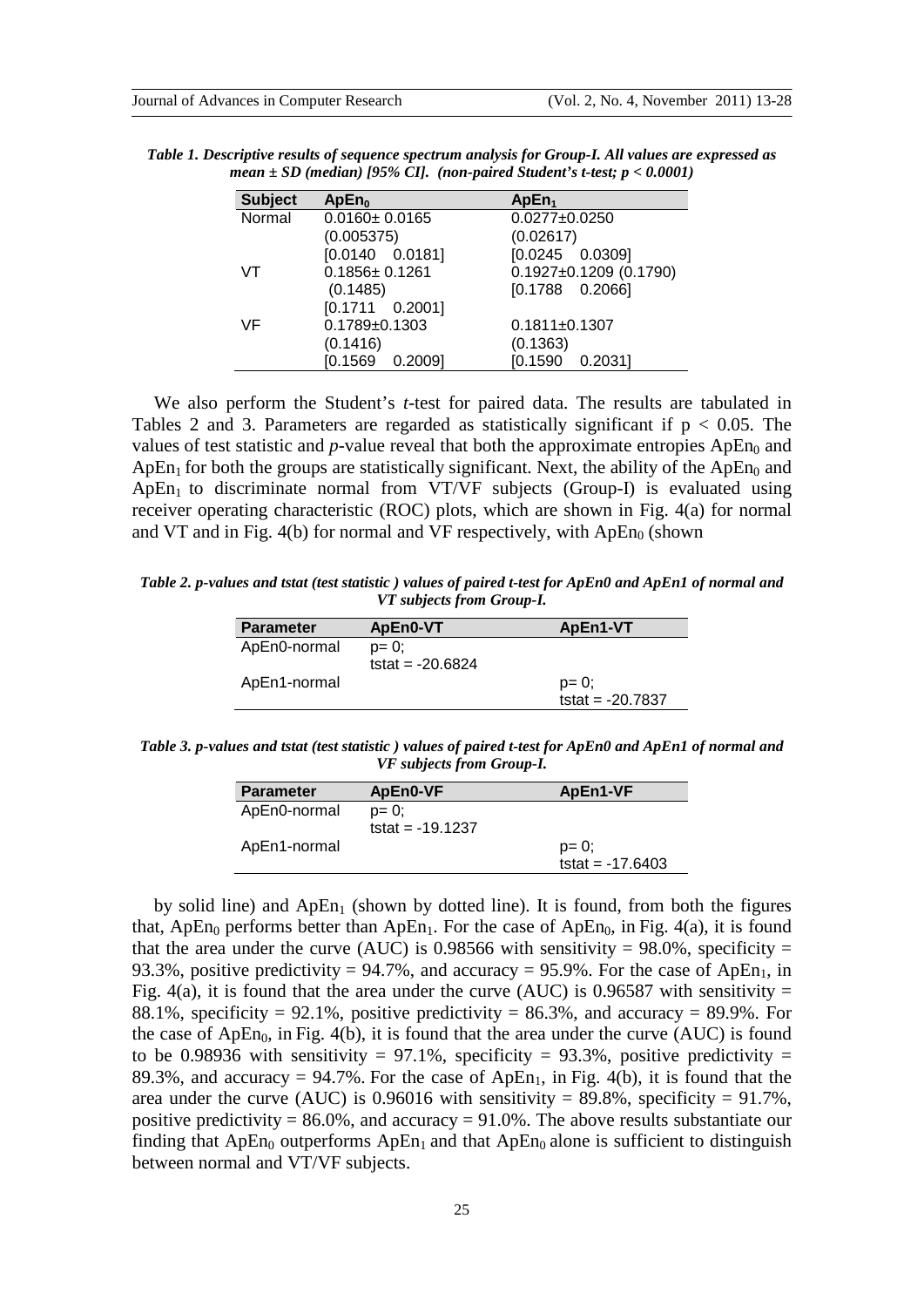Finally, we validate our approach conducting another case study on normal and VT/VF subjects from Group-II. The results of statistical analysis of non-paired Student's *t*-test for normal and VT/VF groups of Group-II are depicted in Table. 4. All values are expressed as mean  $\pm$  Standard Deviation (median) [95% Confidence Interval]. For normal subjects, we find the following approximate entropies (mean  $\pm$ S.D.): ApEn<sub>0</sub> = 0.1187 $\pm$ 0.0153 and ApEn<sub>1</sub> = 0.1756 $\pm$ 0.0289 respectively. For VT/VF subjects we find the following approximate entropies (mean  $\pm$  S.D.): ApEn<sub>0</sub> =  $0.0824 \pm 0.0121$  and  $ApEn_1 = 0.1042 \pm 0.0167$ , both different from normal. These distributions show that either  $ApEn<sub>0</sub>$  or  $ApEn<sub>1</sub>$  alone is sufficient to distinguish between normal and VT/VF subjects. We also perform the Student's *t*-test for paired data. The results are tabulated in Tables 5 and 6. Parameters are regarded as statistically significant if  $p < 0.05$ . The values of test statistic and *p*-value reveal that both the approximate entropies  $ApEn<sub>0</sub>$  and  $ApEn<sub>1</sub>$  for both the groups are statistically significant. Next, the ability of the ApEn<sub>0</sub> and ApEn<sub>1</sub> to discriminate normal from VT/VF subjects (Group-II) is evaluated using receiver operating characteristic (ROC) plots, which are shown in Fig. 5(a) for normal and VT and in Fig. 5(b) for normal and VF respectively, with ApEn<sub>0</sub> (shown by solid line) and ApEn<sub>1</sub> (shown by dotted line). It is found, from both the figures that,  $ApEn<sub>0</sub>$  performs better than  $ApEn<sub>1</sub>$ . For the case of  $ApEn<sub>0</sub>$ , in Fig. 5(a), it is found that the area under the curve (AUC) is 0.92899 with sensitivity  $=$ 83.7%, specificity = 88.3%, positive predictivity = 90.7%, and accuracy = 85.7%. For the case of ApEn<sub>1</sub>, in Fig. 5(a), it is found that the area under the curve (AUC) is 0.89303 with sensitivity = 88.3%, specificity = 76.3%, positive predictivity = 83.5%, and accuracy = 83.2%. For the case of ApEn<sub>0</sub>, in Fig. 5(b), it is found that the area under the curve (AUC) is found to be 0.96836 with sensitivity =  $90.6\%$ , specificity =  $99.2\%$ , positive predictivity = 98.0%, and accuracy = 96.5%. For the case of ApEn<sub>1</sub>, in Fig. 5(b), it is found that the area under the curve (AUC) is 0.88683 with sensitivity  $=$ 76.4%, specificity = 83.8%, positive predictivity = 67.5%, and accuracy = 81.5%. The above results again substantiate our finding that  $ApEn<sub>0</sub>$  outperforms  $ApEn<sub>1</sub>$  and that  $ApEn<sub>0</sub>$  alone is sufficient to distinguish between normal and VT/VF subjects. The difference in accuracy and other measures of Group-II can be attributed to age differences, and differing male-to-female ratios between groups I and II.

| <b>Subject</b> | ApEn0                   | ApEn1                   |
|----------------|-------------------------|-------------------------|
| Normal         | $0.0226 \pm 0.0198$     | $0.0479 \pm 0.0452$     |
|                | (0.0267)                | (0.0389)                |
|                | $[0.0201 \ 0.0251]$     | $[0.1681 \ 0.1830]$     |
| VT             | $0.1383 \pm 0.1263$     | $0.1698 \pm 0.1456$     |
|                | (0.1073)                | (0.1210)                |
|                | $[0.1245 \quad 0.1521]$ | $[0.1540 \quad 0.1857]$ |
| VF             | $0.1852 \pm 0.1323$     | $0.2043 \pm 0.1590$     |
|                | (0.1497)                | (0.1538)                |
|                | $[0.1597 \quad 0.2106]$ | $[0.1737 \ 0.2349]$     |

*Table 4. Descriptive results of sequence spectrum analysis for Group-II. All values are expressed as mean ± SD (median) [95% CI]. (non-paired Student's t-test; p < 0.0001)*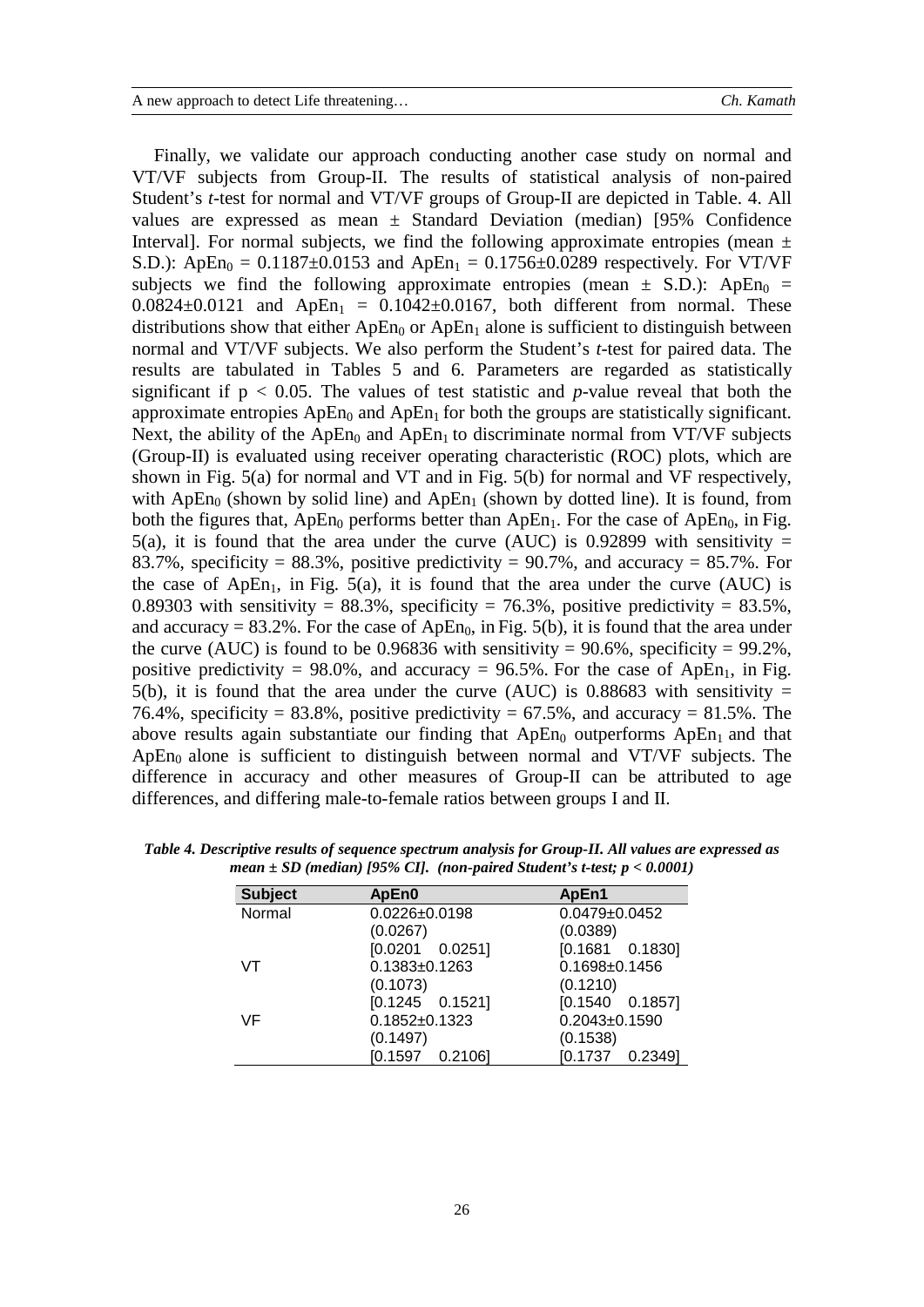*Table 5. p-values and tstat (test statistic ) values of paired t-test for ApEn0 and ApEn1 of normal and VT subjects from Group-II.*

| <b>Parameter</b> | ApEn0-VT                        | ApEn1-VT                        |
|------------------|---------------------------------|---------------------------------|
| ApEn0-normal     | $p = 0$ ;<br>tstat = $-14.0562$ |                                 |
| ApEn1-normal     |                                 | $p = 0$ ;<br>tstat = $-12.5369$ |

*Table 6. p-values and tstat (test statistic ) values of paired t-test for ApEn0 and ApEn1 of normal and VF subjects from Group-II.*

| <b>Parameter</b> | ApEn0-VF                        | ApEn1-VF           |
|------------------|---------------------------------|--------------------|
| ApEn0-normal     | $p = 0$ :<br>tstat = $-18.6023$ |                    |
|                  |                                 | $p = 0$ ;          |
| ApEn1-normal     |                                 | tstat = $-14.0283$ |

### **4. Conclusion**

We apply sequential spectrum analysis to the first difference of nonstationary raw ECG time series from normal and VT/VF subjects. We show that this approach can identify the monotonicity in the ECG signals and tell us how long such periods are, when the signal is increasing or decreasing. The quantified approximate entropies of the binary occupancies of the sequential spectrum are found to have potential in discriminating normal and VT/VF subjects and thus can significantly add to the prognostic value of traditional cardiac analysis. These approximate entropies can easily be analyzed from ambulatory ECG recordings without time consuming preprocessing and hence, may have practical implications for risk stratification. The nonlinear methods applied to time series usually demand more computations and a long ECG episode duration. Acquiring long records just for screening purpose is not amenable. Although the ECG data we use contains both 30 minutes and 20 hours duration records, our method uses short-term segments, of the order of 14 sec duration. Hence the method is suitable for screening large population in a short time.

## **5. References**

- [1] Szi-Wen Chen.: Complexity-Measure-Based Sequential Hypothesis Testing for Real-Time Detection of Lethal Cardiac Arrhythmias, EURASIP JASP. 20957, 1--8 (2007).
- [2] Chen SW.: A Two-stage Discrimination of Cardiac Arrhythmias using a Total Least Squaresbased Prony Modeling Algorithm. IEEE Trans. Biomed. Eng. 47(10), 1317--1327 (2000).
- [3] Xu L., Zhang D., Wang K., Wang L.: Arrhythmic Pulses Detection using Lempel-Ziv Complexity Analysis. EURASIP JASP. 1--12(2006).
- [4] Daw C.S., Finney C.E.A, Tracy E.R.: A Review of Symbolic Analysis of Experimental Data. Rev. Sci. Instrum. 74(2), 915--930 (2003).
- [5] Xu J.H., Liu Z.R., Liu R.: The Measures of Sequence Complexity for EEG Studies. Chaos. 4 (11), 2111--2119 (1994).
- [6] Daw C.S.: Observing and Modeling Nonlinear Dynamics in an Internal Combustion Engine. Phys. Rev. Lett. 57(3), 2811--2819 (1998).
- [7] Finney C.E.A., Nguyen K., Daw C.S., Halow J.S.: Symbol-sequence Statistics for Monitoring Fluidization. Proc. ASME HTD. 405--411 (1998).
- [8] Kurths J., Voss A., Saparin P., Witt A., Kleiner H.J., Wessel N.: Quantitative Analysis of Heart Rate Variability. Chaos. 5, 88--94 (1995).